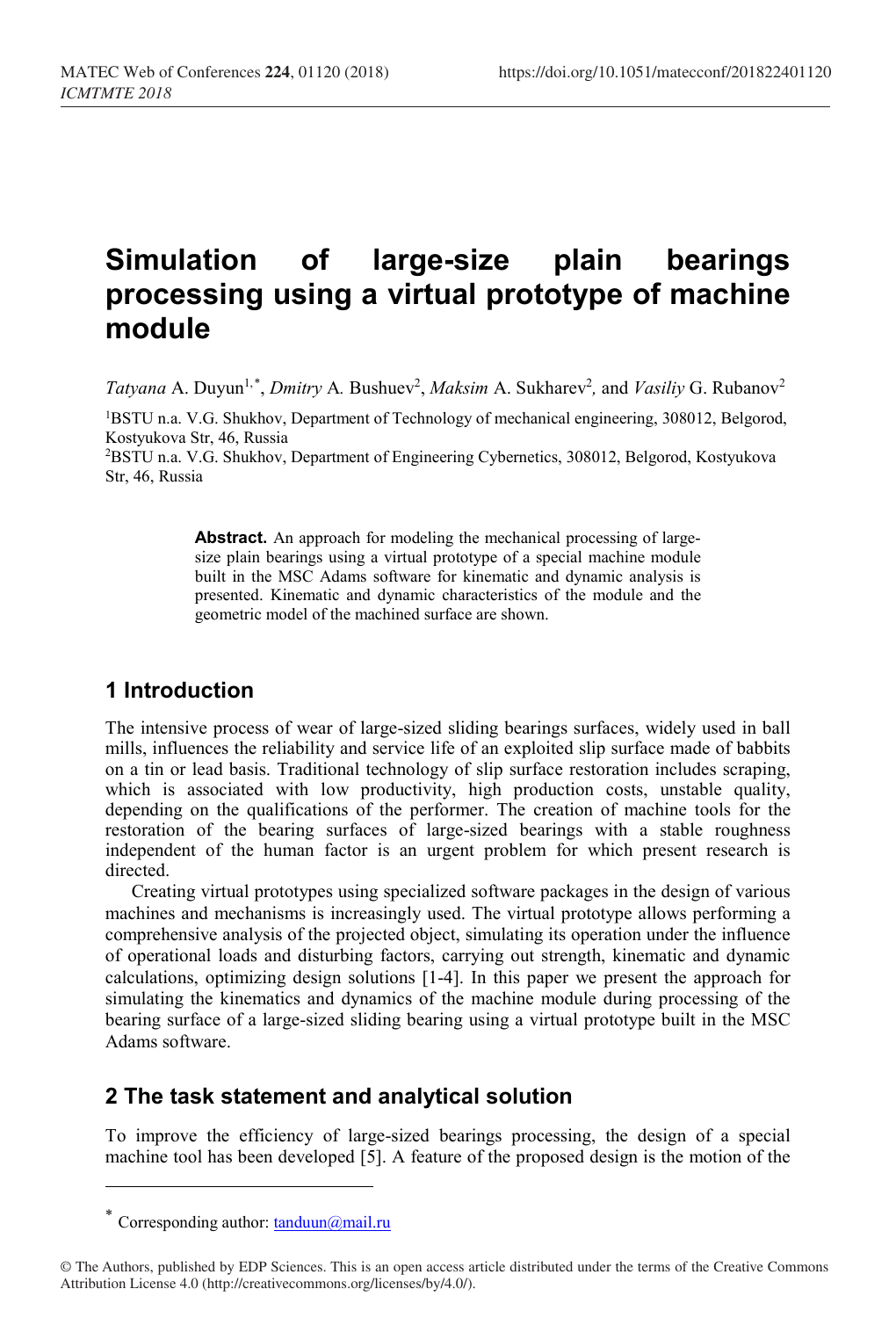tool along the radial surface of the segment of a large-sized sliding bearing (Fig. 1). The motion of the longitudinal feed is kinematically realized using a four-link crank-and-link mechanism. Rotational motion of the crank is transmitted from the electric motor through the reducer. The rocker and the rocker convert the rotational motion of the crank into the rocking motion of the rocker arm, on which is located the cutting tool – the milling cutter.

For one full turn of the crank, the cutting tool makes one working and one idling, returning to its original position. The motion of the transverse feed is carried out at the end of the complete cycle of the mechanism consisting of working and idling stroke. Stepping motors are used to retract the tool and perform transverse feeding which is activated when the cutter crosses the rays of the laser sensors. The main motion – the rotation of the milling cutter around its own axis is realized by an asynchronous electric motor.



**Fig. 1.** The construction of the machine module: a – general view; b – crank-and-link mechanism

To achieve the required conditions of the milling process, the kinematic parameters of the special machine tool used in the machine module must provide the specified technological modes [6]. For this purpose, an algorithm for the machine module kinematic analyses which makes it possible to determine the output working kinematic characteristics of the actuating elements depending on the proportions of the structural elements has been developed.

Input data for the calculations are:  $\omega$  – crank rotation angular velocity  $O_1A$ ;  $l_1, l_2, l_3, l_4$  – length of the crank  $O_1A$ , linker AB, arms  $O_2B$  u  $O_2C$ , respectively;  $\alpha$  – angle at the top of the rocker;  $l \cdot u \cdot h$  – rocker axes offset  $O_2$  with respect to the support *O*<sup>1</sup> along horizontal and vertical, respectively.

The size of the cutting tool supply is kinematically dependent on the speed of its motion relative to the processing surface. This speed  $v_c$  was calculated as a function of the crank angle  $\varphi$  using the instantaneous velocity center in analytical form:

$$
v_C = \omega \frac{BP}{AP} \frac{l_1 \cdot l_4}{l_3} \tag{1}
$$

$$
AP = \sqrt{(x_A - x_P)^2 + (y_A - y_P)^2}
$$
  
\n
$$
BP = \sqrt{(x_B - x_P)^2 + (y_B - y_P)^2}
$$
\n(2)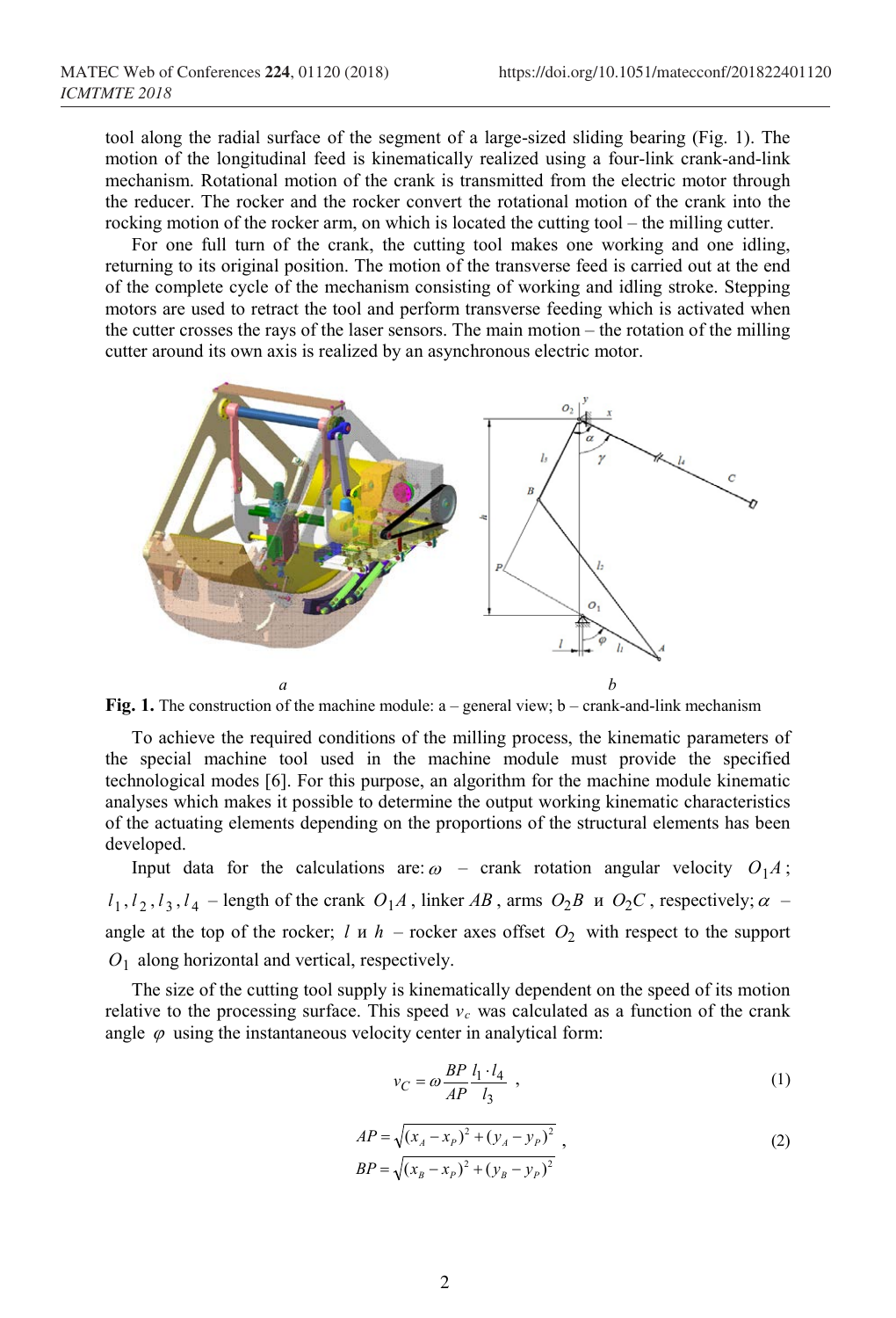$$
\begin{cases} x_A = l + l_1 \sin \varphi \\ y_A = -h - l_1 \cos \varphi \end{cases}
$$
 (3)

$$
\begin{cases} x_B = \frac{Ax_A - \sqrt{A^2x_A^2 - (x_A^2 + y_A^2)(A^2 - y_A^2 I_3^2)}}{x_A^2 + y_A^2}, \end{cases}
$$
 (4)

$$
\begin{cases}\ny_B = \frac{A - x_A x_B}{y_A} \\
x_P = \frac{(hx_A + ly_A)x_B}{y_B (l - x_A) + x_B (h + y_A)}, \\
y_P = \frac{y_B}{x_B} x_P\n\end{cases}
$$
\n(5)

To calculate the coordinates of the cutting tool  $x_c$ ,  $y_c$  were found following expressions:

$$
\begin{cases}\ny_C = -\frac{|k| \, l_4}{\sqrt{1 + k^2}}, & k = \frac{x_B \, \text{tg}\alpha + y_B}{x_B - y_B \, \text{tg}\alpha} \\
x_C = \frac{y_C}{k}, & (6)\n\end{cases}
$$

#### **3 Simulation model and results**

Analytical investigation of the presented mechanism was used to construct a simulation model and a virtual prototype in the MSC Adams software for the purpose of kinematic and dynamic analysis (Fig. 2). The flat model of the mechanism consists of four solid bodies in accordance with the design scheme [7]. The links  $O_1A$ ,  $AB$ ,  $BO_2$ ,  $O_2C$  are specified by the standard link bodies of the MSC Adams, the masses and moments of inertia of which are determined by the detailed model created in the computer-aided design system KOMPAS-3D. The  $BO_2$  link is connected to the Ground part with Revolute Joint and with the  $O_2C$ link using the Fixed Joint. The other links are linked together by Revolute Joints. To the  $O_1A$  link, using Rotational Joint Motion, a constant rotation speed  $n = 0.092$  min<sup>-1</sup> is applied. As external forces, resistance forces were set in the Revolute Joints, and at point *C* a cutting force *F* applied along the normal to the  $O_2C$  link.

3D virtual prototype of the machine module is implemented using the Adams.Machinery module. The transmission of torque from the engine to the gearbox connected to the crank is realized using a belt drive created with the Machinery.Belt, and when creating the crossfeed chain, the Machinery.Chain is used. It allows investigating the effect of nonlinearities inherent in these transmissions on the dynamics of the entire device.



**Fig. 2.** The virtual prototype of the machine module:  $a - 2D$  model;  $b - 3D$  model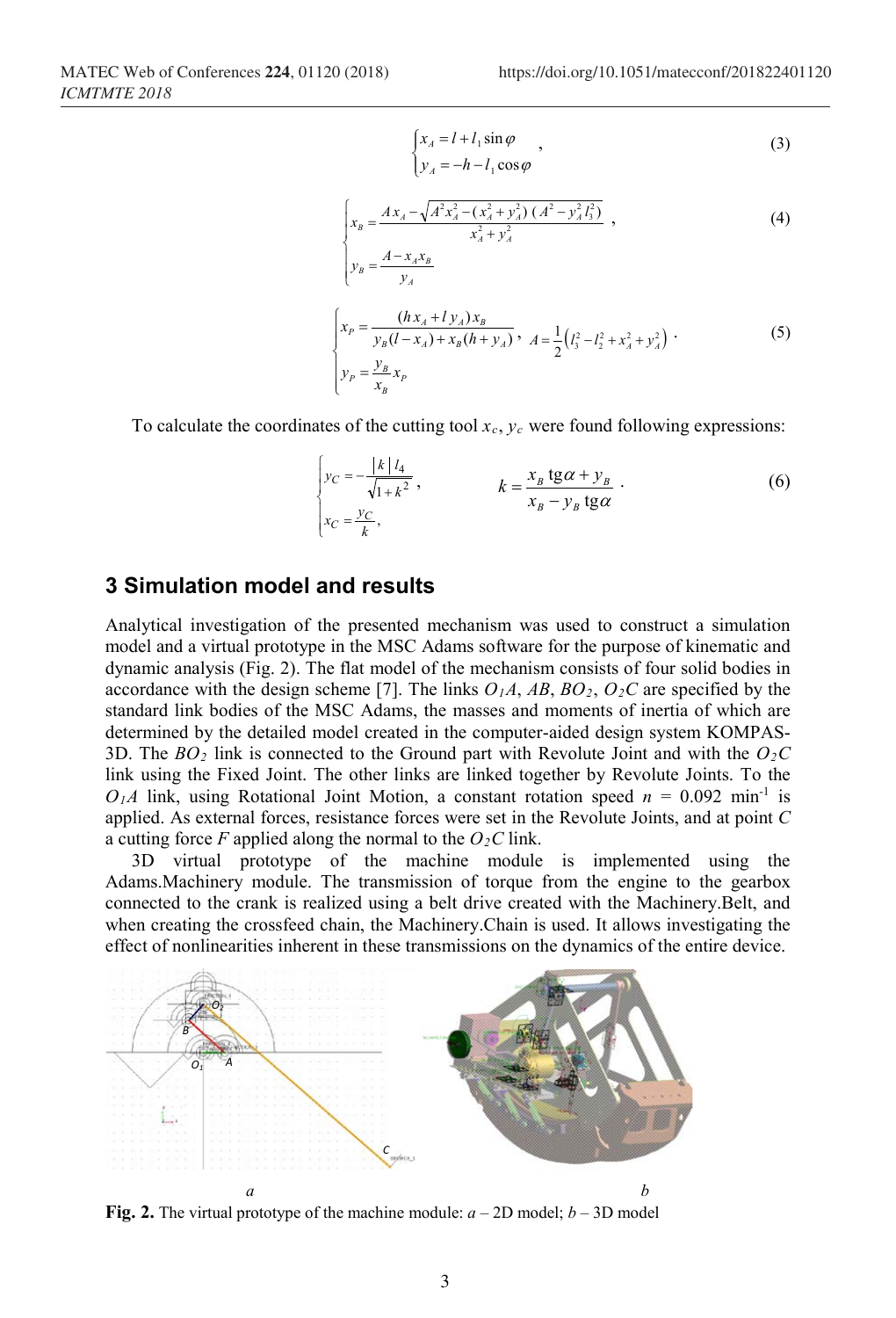

**Fig. 3.** Results of simulation of the actuator using a flat model: 1 – cutting force; 2 – tool feed speed; 3 – moment of resistance



**Fig. 4.** Results of simulation of cutting tool motion

As a result of the dynamic analysis of the mechanism using the flat model, the force and torque characteristics were found: the moment of resistance *M*, which must be overcome in order to maintain a constant speed of rotation  $n$  on the crankshaft (Fig. 3). As a result of the analysis of the 3D virtual prototype, a geometric model of the machined surface is obtained (Fig. 4). It allows predicting the quality which will obtain the machine module.

## **3 Conclusions**

The developed approach using two- and three-dimensional models built in the MSC Adams software for kinematic and dynamic simulation of the machine module ensuring the mechanical processing of large-size plain bearings allows analysing the operating modes of machine tools, synthesizing and modelling the dynamics of the automatic control systems for cutting tool, transverse and longitudinal feed drives.

The article is prepared in the framework of development of the Base University on the basis of BSTU named after V.G. Shukhov.

## **References**

- 1. Y. Qingni, L. Jian, P. Weiji, Y. Qingyun, Manufacturing Technology. **14 (4)**. pp. 600- 607. (2014).
- 2. Z. Cui, G. Wen, C. Jiang, China Mechanical Engineering. **20 (5)**. pp. 518-522 (2009).
- 3. B. Li, X. Hu, H. Wang, International Journal of Advanced Manufacturing Technology. **30 (3-4)**. pp. 221-226 (2006).